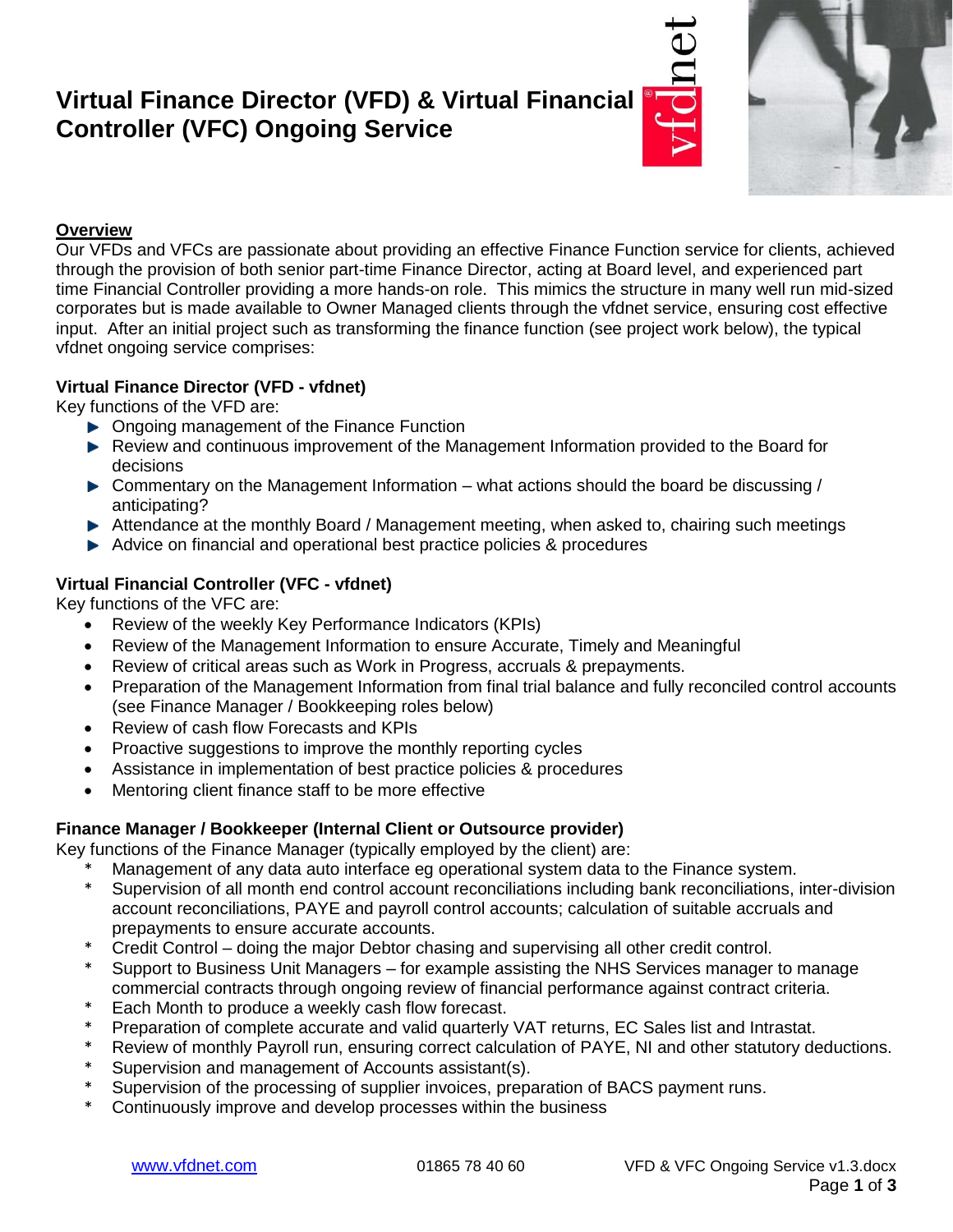## **Virtual Finance Director (VFD) & Virtual Financial Controller (VFC) Ongoing Service**





### **Typical monthly vfdnet Costs**

For a typical £2m turnover business without external stakeholders, once the business is in 'steady state' the vfdnet service usually is the equivalent cost of an employed bookeeper. Depending on the project work required, we would expect to achieve this state between 3 and 6 months after commencement.

#### **Projects by vfdnet**

vfdnet is frequently asked to do project work for clients, to enable continuous improvement of the financial operation of the business, where the estimated cost is discussed and agreed with the client prior to commencement. Where part of the project is able to be done by the Finance Manager or Bookkeeper we prefer to delegate this work down whenever possible, so seeking the most cost efficient method for the client. Typical Projects include:

- **1. Finance Function re-organisation -** Review of the Finance Function to ensure correct structure, including an evaluation of the views of key Managers supported by the function and evaluation of the competency of Accounts staff. Assistance with the Finance Manager job specification, person spec, interviewing, induction, development and mentoring.
- 2. **Auto interface work** diagnosis, design and implementation of a revised and efficient data interface between the operational and Financial system, so improving accuracy and speeding up the month end process (making the Finance Managers time more effective).
- 3. **Month End Accounts process improvement** diagnosis, design and implementation of automated tools to extract data from the Financial system into Excel reporting formats so improving accuracy and speeding up the month end process (making the Finance Managers time more effective)
- 4. **Customer / Project Profitability analysis** design of reports to generate the Profit by customer / project / product – enables the management team to focus on generating more profitable customers and reviewing how to eliminate low profit or loss making customers.
- 5. **Finance for non-financial Managers workshops** workshops to help non-financial managers to understand Finance jargon, so enabling them to better input to key issues as revealed by the Management Accounts.
- 6. **Financial Budgets**  preparation of detailed monthly phased Profit & Loss budgets, cash flows and balance sheets; using existing budget information, key business drivers and assumptions to prepare a fully integrated Financial Plan. Allows the Management team to analyse key 'what if' scenarios to understand cash impacts of different events, so helping to lower the perceived risk of future trading.
- 7. **Business Plans for Funding**  combing the Financial Budget with a well structured, critiqued and professional narrative business plan; this plan should answer all the key questions that a  $3<sup>rd</sup>$  party investor / lender would be likely to ask.
- 8. **Profit Share schemes**  design and implementation of employee Profit Share or Bonus schemes, schemes which are well thought through, objective and align the motivation of managers to that of the business owners.
- 9. **Share Option Schemes**  design and implementation of tax efficient Share Option or phantom share schemes, schemes which are well thought through from the perspective of both owner and key manager, are are delivered by experienced and professional teams of VFDs, Corporate lawyers and tax accountants.
- 10. **Pension Auto-enrolment** review of existing employee pension arrangements, and planning required actions to comply with the Auto Enrolment (AE) legislation, meet your staging date and adapt existing payroll and HR systems